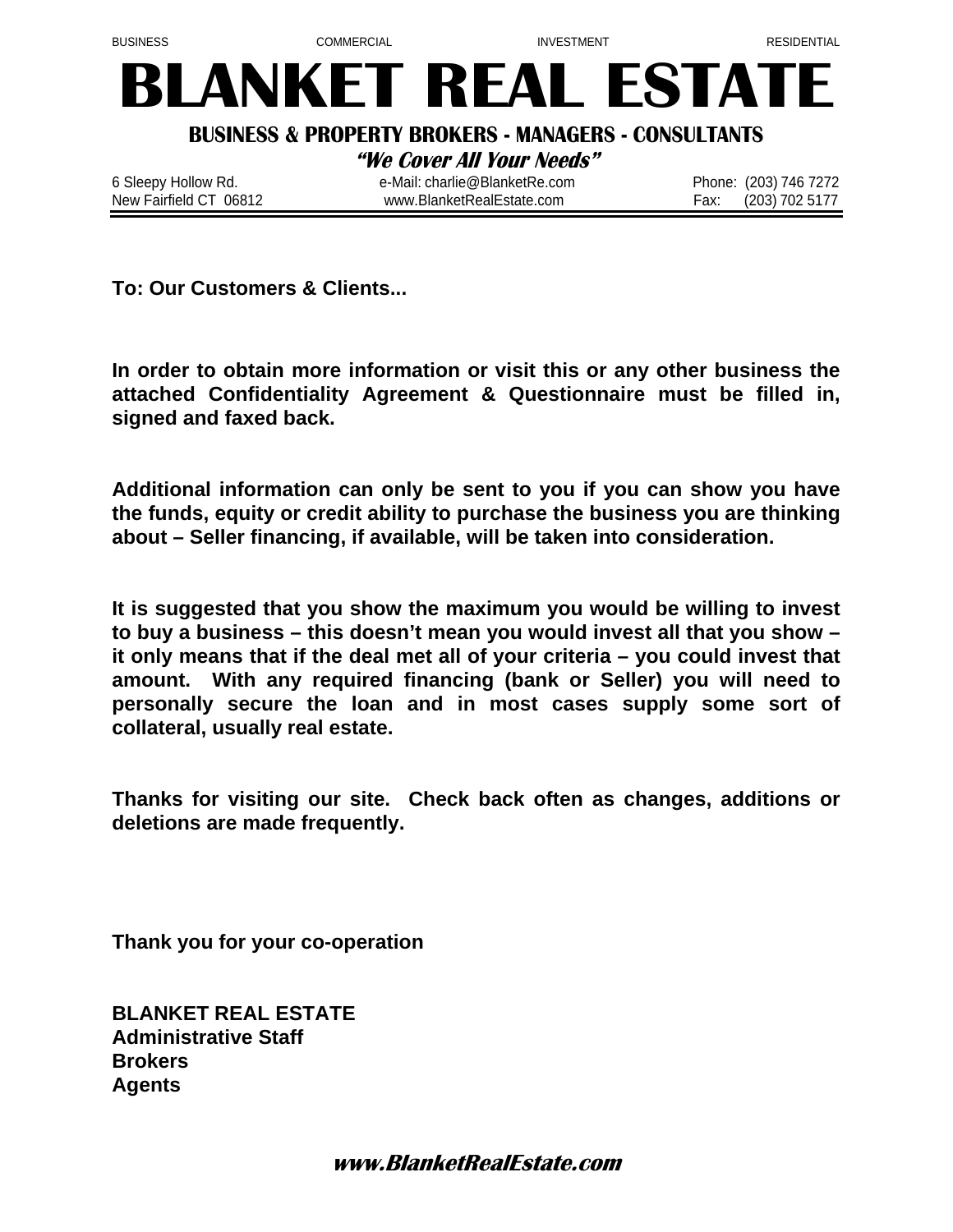# **BLANKET REAL ESTATE**

#### **BUSINESS & PROPERTY BROKERS - MANAGERS - CONSULTANTS**

**"We Cover All Your Needs"** 

6 Sleepy Hollow Rd. e-Mail: charlie@BlanketRe.com Phone: (203) 746 7272 New Fairfield CT 06812 **big and Struck and Taylor With With With Community** COM Fax: (203) 702 5177

# **AGREEMENT NOT TO DISCLOSE CONFIDENTIAL INFORMATION & DISCLAIMER &** *NOT TO TALK WITH OWNER OR EMPLOYEES*

In order to discuss the specifics of this offer, location and details of the operation must be disclosed to you. It is believed that disclosure of the fact that this Business or Real Estate is for sale or lease would have an adverse effect on current and prospective vendors, franchisers, customers, employees, neighbors and even relations with competitors. Because of this, please be advised that we request:

1. **You** agree *NOT* to disclose the location or any specific information to anyone unless that individual also agrees to respect the confidentiality and terms of this agreement. Furthermore, **you** also agree to be accountable for that person(s) honoring this agreement.

2. **You** understand the significance of obtaining this information and agree *NOT* to contact existing and potential **owners**, vendors, competitors, employees, lessors, lessees, neighbors and franchisers, etc. without written authorization from **BLANKET REAL ESTATE.**

3. **You** agree to promptly return all the information furnished to **you** and destroy all notes and copies thereof made on this matter should interest in this offer end or no further negotiations are taking place.

4. **You** understand that **you** are receiving this information **only** for the purpose of evaluating the business and/or property as a prospective purchase, and for **no** other reason whatsoever. **You** acknowledge that **you** are **not** searching for information for any competitive, governmental, or legal use.

5. **You** acknowledge that neither **BLANKET REAL ESTATE**, nor any of its **agents** or **employees** is making a representation as to the correctness or accuracy of the information that has or will be given you. **You agree** that **you will** independently **verify** all such information and **analyze** this opportunity **based on your own investigation and judgment** and consequently indemnify & hold Broker and its Agents harmless from any claims or damage resulting from you **not verifying or analyzing** such information. **BLANKET REAL ESTATE** represents the **Seller** unless a **Buyer's Agent** agreement exists between us.

6. **You** agree *NOT* to enter into any agreement for the purchase/lease/exchange of this business/real estate/location or assets unless the agreement contains a provision that **BLANKET REAL ESTATE\*** is the procuring cause of such agreement and that **BLANKET REAL ESTATE\*** is entitled to the Broker's Commission in the Listing/Buyer's Agency Agreement should a sale/lease be concluded.

#### **THE ABOVE IS ACKNOWLEDGED AND IS AGREEABLE TO ME**

**A fax copy of this agreement and any signatures shall be considered for all purposes as originals. You acknowledge receiving a copy of this agreement.** 

| Signature                      | Day Phone                               |
|--------------------------------|-----------------------------------------|
|                                | <b>Evening Phone</b>                    |
| <b>Print Name</b>              | <b>Cell Phone</b>                       |
|                                |                                         |
|                                | e-Mail                                  |
| * And Cooperating Broker/Agent | Amount of cash available for investment |
|                                |                                         |

**...PRINTED NAME, ADDRESS, e-MAIL & PHONE NUMBERS MUST BE LEGIBLE...**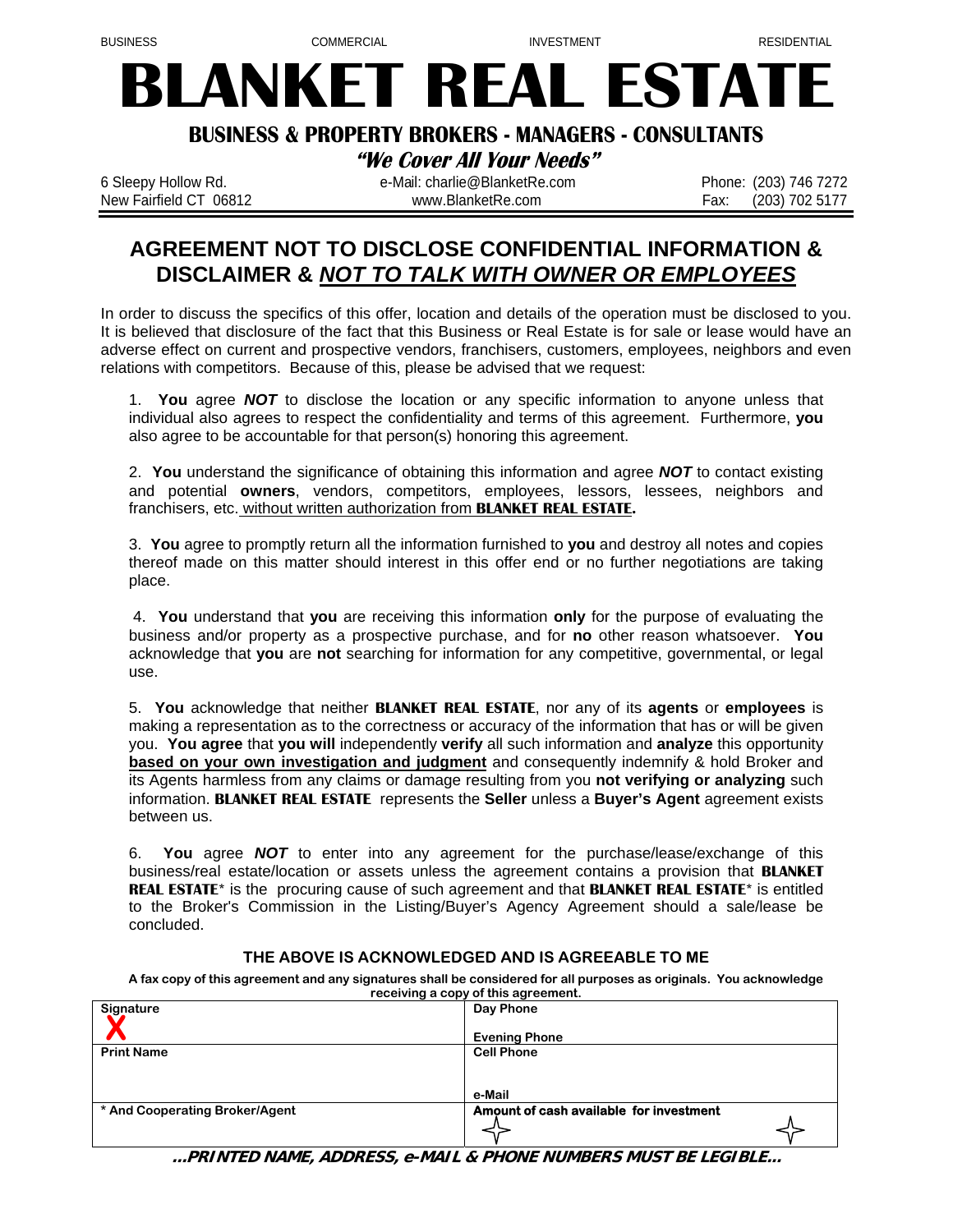# **BUYER QUESTIONNA**

|                  | Please print clearly & big enough because fax will blur writing |                   |  |
|------------------|-----------------------------------------------------------------|-------------------|--|
| <b>Name</b>      |                                                                 | <b>Home Phone</b> |  |
| <b>Address</b>   |                                                                 | <b>Work Phone</b> |  |
|                  |                                                                 | Fax               |  |
| City, State, Zip |                                                                 | Cell              |  |
| e-Mail           |                                                                 | Own or Rent       |  |
|                  |                                                                 |                   |  |
|                  | Business that you are interested in obtaining information is    |                   |  |

# **1. Business that you are interested in obtaining information is**

| 2. Where did you find this business listed? $\lfloor$ | '⊥isted Price⊤ |  |
|-------------------------------------------------------|----------------|--|
|                                                       |                |  |
|                                                       |                |  |

F.

#### **3. How much do you have available to invest in this or another business?**

**4.** Where would the rest of the money come from to purchase this business? (e.g. Owner Financing, Home Equity, Friends/Relatives, Business Bank Loan, Other)

#### **5. How long have you been looking for a business?**

**6. What minimum salary requirements do you require?**

| Other types of businesses  |  |
|----------------------------|--|
| you might be interested in |  |

#### **7. In the last 10 years what kind of work have you done (positions – job titles etc. – special skills you have)**

**8. Why are you interested in this business?**